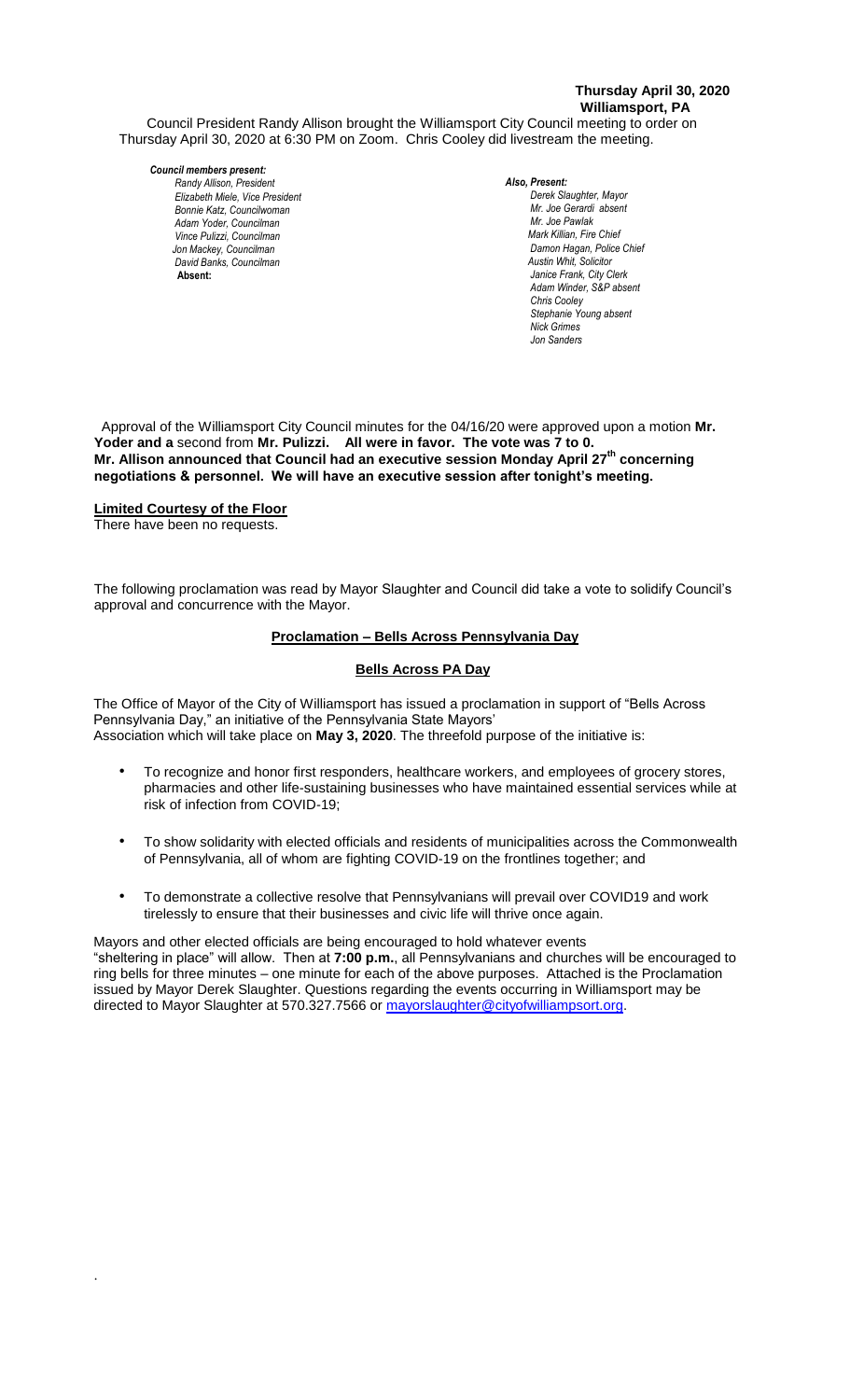Mr. Allison asked for a motion to adopt this proclamation

**Ms. Miele made the motion and it was seconded by Mr. Yoder.**

**The proclamation was passed with seven yes roll call votes. All were in favor.**

**Mr. Yoder voted yes, Mr. Mackey voted yes, Mr. Pulizzi voted yes, Mrs. Katz voted yes, Mr. Banks voted yes, Ms. Miele voted yes and Mr. Allison voted yes.**

#### **Resolution # 9023**

#### **Resolution to Further Extend the Proclamation of the Mayor – March 13, 2020**

The City Clerk read the resolution.

Mr. Allison asked for a vote on the resolution.

**Mr. Yoder made the motion and it was seconded by Mrs. Katz.**

 Mr. Allison stated this resolution was the Mayor's proclamation of March 13, 2020 and we added to it and extended it through April 30, 2020 and reduced the gatherings from 50 to 10. This did go to the Finance Committee.

 Ms. Miele stated she want to clean up the language in this resolution so the record to record it's history because of this Pandemic. The General consensus was that we should hold the line for two weeks just to get ourselves to the next regularly scheduled Council meeting on May  $14<sup>th</sup>$ . We would like to keep the number of social gatherings at 10. If for some reason, the governor makes a rapid turn around on the levels of the restrictions, we can always schedule a special meeting specifically to roll back our numbers as well. This isn't a concerted effort to keep Williamsport under tighter restrictions than what's being recommended by the State. – State government. It is just trying to keep ourselves in line. So the easiest thing to do from her perspective would be to extend the existing restrictions through May 14<sup>th</sup>. If we need to, we can revisit it in the interim and one other note, she wanted to amend the language. **Ms. Miele made a motion to amend the language to read: Whereas the City Council of the City of Williamsport on March 17th, 2020, declared the Mayor's Proclamation effective through April 2, 2020, and Further limited the number of individuals at Gatherings, events or conferences from 25 to 50 individuals. Whereas, the City Council of the City of Williamsport, on April 2, 2020, further extends the Mayor's Proclamation through April 30, 2020, and further limited the number of individuals at gatherings, events or conferences from 50 to 10 individuals. Now, Therefore be it hereby Resolved that the City Council of the City of Williamsport, hereby extends the Mayor's proclamation through May 14th , 2020 and Maintains the limit on the number of individuals at gatherings, events, or conferences to 10 individuals. Mr. Banks seconded it.**

Mr. Allison asked for a vote on the motion to amend the resolution.

**The resolution was amended with seven yes roll call votes The vote was 7 to 0. All were in favor. Mr. Yoder voted yes, Mr. Mackey voted yes, Mr. Pulizzi voted yes, Mrs. Katz voted yes, Mr. Banks voted yes, Ms. Miele voted yes and Mr. Allison voted yes.**

Mr. Allison asked for a vote on the resolution.

**The resolution was carried with seven yes roll call votes The vote was 7 to 0. All were in favor. Mr. Yoder voted yes, Mr. Mackey voted yes, Mr. Pulizzi voted yes, Mrs. Katz voted yes, Mr. Banks voted yes, Ms. Miele voted yes and Mr. Allison voted yes**

# **Resolution #9024**

#### **Resolution Authorizing the renewal & extension of Lifland Skatepark lease between City & Lifland** The City Clerk read the resolution.

Mr. Allison asked for a vote on the resolution.

**Mr. Yoder made a motion and it was seconded by Mrs. Katz.**

 Mayor Slaughter stated this resolution is to extend the lease agreement between the Lifland Skate Park and the City. The only difference is normally we have been doing it each year, renewing it each year. They asked if we would consider doing it for a five year extension. We have agreed to the change subject to an inspection by our codes department and our Streets & Parks Department personnel. So pending it passes inspection, it would renew for the five year extension. They don't plan on any major structural changes or anything of that nature at this time. This was reviewed by Finance.

Ms. Miele state yes this was reviewed and sent to the full body of Council with a positive recommendation. Our discussion was mainly about the insurance which through the lease is paid for by the City with a cap of \$3,000. She stated this skatepark has been an asset to the City. Me mayor said the insurance right now is hovering something slightly below, at \$2000.

Mr. Allison said it has been a great addition to our recreation component and its been well received, well used, and hasn't caused us any problems. I know that was a concern in the very beginning if this was going to work, and it's worked out famously. I would say and really feel the need in the community, so I think we are all happy, we can get behind this and see this has a good future. He asked for a vote on the resolution.

**The resolution was carried with seven yes roll call votes The vote was 7 to 0. All were in favor. Mr. Yoder voted yes, Mr. Mackey voted yes, Mr. Pulizzi voted yes, Mrs. Katz voted yes, Mr. Banks voted yes, Ms. Miele voted yes and Mr. Allison voted yes**

# **Resolution Authorizing the Williamsport Bureau of Police to Hire One Officer –Brett Garbrick**

The City Clerk read the resolution.

Mr. Allison asked for a vote on the resolution.

**Mr. Yoder made the motion and it was seconded by Ms. Miele.**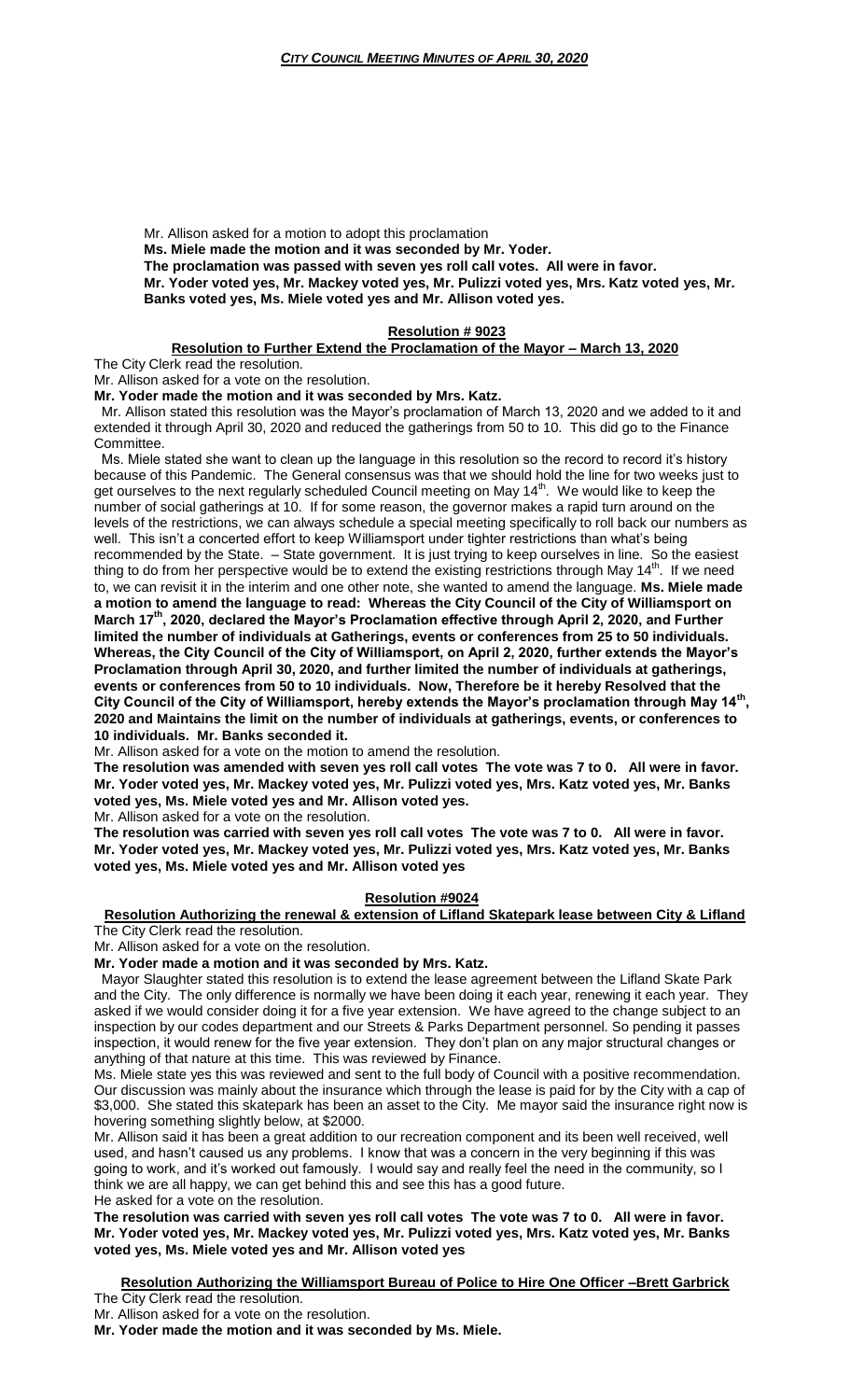#### *CITY COUNCIL MEETING MINUTES OF APRIL 30, 2020*

 Chief Hagan addressed Council and stated this is to hire one Officer – Brett Garbrick, he is currently serving the Old Lycoming Police Office. He is number 8 on our civil service list. His hire date should say June 8, 2020 and he did send a letter to City Council. He graduated from Messiah College with a degree, a bachelor's degree in Psychology. He is a recent graduate from Mansfield Police Academy. He is very excited about the opportunity to come to work at the City and we recommend him for hire as soon as possible.

 Ms. Miele stated this was forwarded to the full body of Council with no recommendation at the Finance Committee. We had concerns given the coronavirus and the current situation. The City has no yet explored the impact on the City budget of this virus and there is a retirement this year and another officer being deployed and one that couldn't get to the academy. For 2020 we did budget for 49 officers and we don't want to have to lay offs. We asked Mr. Pawlak and Chief Hagan to put together a more comprehensive summary of some expectations for the department moving through the next e6 to 18 months, so we did recommend to table this for 2 weeks, this pushes this back to May 14 but still gives us 3 weeks for a hire date for Mr. Garbrick. So it gives a little more time to delve into this and understand the financial picture within the department and without. That doesn't in fact, delay the hire date that was proposed in the original resolution.

 Mr. Yoder stated that the only thing he would add is that he thinks the finance committee fully acknowledged and fully understand the staffing levels. There are staffing level concerns and it is not an isolated problem. He thinks that we all can acknowledge that its not just the Police Dept, it is probably across City Hall. He thinks to ask more so specifically, not just Chief Hagan, but let's look as much as we can with a financial picture and see the impact city wide. He would like to see some strategies to comb at if the worse case happens, so aside from what Council woman Miele summed it up pretty wll and he would support tabling this and give ourselves a couple of weeks to look at it.

 Mrs. Katz stated she agrees with both Council people who spoke. We have no qualms whatsoever of hiring this officer. We just want to make sure that our ducks are in order financially. Its really kind of frightening what is happening throughout the country, forget about what's happening in our City and we talked about this before, we want to make sure all of the financials are in order. I think the chief has done that and is doing his homework, There were things that happened and it was a good honest discussion that we had we did not know that we were going to have a retiree coming up and family leave. This impacts the whole department when there are retirees and people not can't be here. We have one officer who can't even start the academy because of the virus, yes we know we are short, and we do understand this. We do however have to be careful and of course we want to be careful for the safety of the city. Safety will come first and we will see where we are. This does not mean that this officer will not be hired by June 8.

 Mr. Pulizzi stated that he completely agrees with all the council people. He does fully support the law informant 100% and is behind them all the way. He love to see this young man serving with our police force coming up on June 8, but he too wants to have our financial ducks in a row. We are all moving forward with the unknow together now and want to see how this is going to impact the City. He feels waiting a couple of weeks would serve us best.

 Mr. Banks had questions for Mr. Pawlak and Mr. Grimes, in the two weeks time given that coronavirus is kind of a moving target and we don't know what's going to happen within those 2 weeks, are the numbers estimated?

 Mr. Pawlak answered that was discussed during the finance meeting and it is going to be uncertain to come up with a picture that we can reasonably project at this time and we will have to revise it as the year goes by.

 Mr. Banks also asked Chief Hagan if this affects the potential for this officer to come to the City by us asking for more time.

 Chief Hagan answered no, he is already a certified officer and he could be approved June 8, and he could be approved tonight. It would have more of an effect on the next person in line who is going to need to go to the academy and should we hire a full compliment, the next person after Brett Garbrick would need to be hired in a relatively timely manner so that we could get scheduled to go to the academy with the one that we already have waiting to go. That will likely be some time in June as well. So if we choose to do that would be more of an issue because we don't get her into the academy, the next one available could be waiting until later in the year possibly as late as January to get her in. This is a time issue.

 Mr. Mackey asked Chief, saying that Officer Garbrick would be number 48, so simple math tells me we are currently at 47, if we do not or wouldn't for some reason end up hiring officer Garbrick and we have a deployment and a retirement does that then put us down to 45 officers?

 Chief Hagan answered yes it does, at least until the beginning of next year, Officer Schwab would go to the academy if he goes, it opens back up in June and he would not be done until the end of the year and Office that is deploying out of the county would not be back until at least some time in the beginning of the year. So in the beginning of the year, we would be down to 45 for the rest of the year and right now we have one out injured, two out injured, one may be a substantial period of time here. So when you look at injuries, the number is even lower, and we can't calculate when those are going to occur.

 Mr. Allison stated as council we are doing our due diligence and we need to hear from our staff and hear from the Public safety component about what the need and we have to be responsible on the financial side as well. So in the end whatever decisions we make concerning staffing have to be well thought out and with that current information as current as we can get.

 Ms. Miele stated we did get a financial statement in our packets and the one other element of discussion in the finance committee meeting was the impact of not hire on police overtime. Of course if we are paying huge amounts of money overtime because we are short staffed in the department, then we are effectively paying more for officers than we are just to make a hire. So that was part of the discussion that we had with Chief Hagan and Joe Pawlak. Simply trying to look forward at the rest of the year in terms of potentially expected overtime and trying to understand our obligations there because we have always had an issue in the City and you can only cut staff so far before you get into sort of essential services that need to be done and you are going to pay someone time and  $\frac{1}{2}$ , so that's the other issue for consideration here. So we will have that discussion two weeks from now as well and should be part of what council is bearing in mind and we can all keep an eye on overtime numbers throughout the City.

 Mr. Banks stated to continue on that point, overtime also has an effect on that could really affect our officers and their health and you know they are on duty, so we should consider going forward not just in terms of number of officers, but in terms of them being able to do their jobs and not be overworked.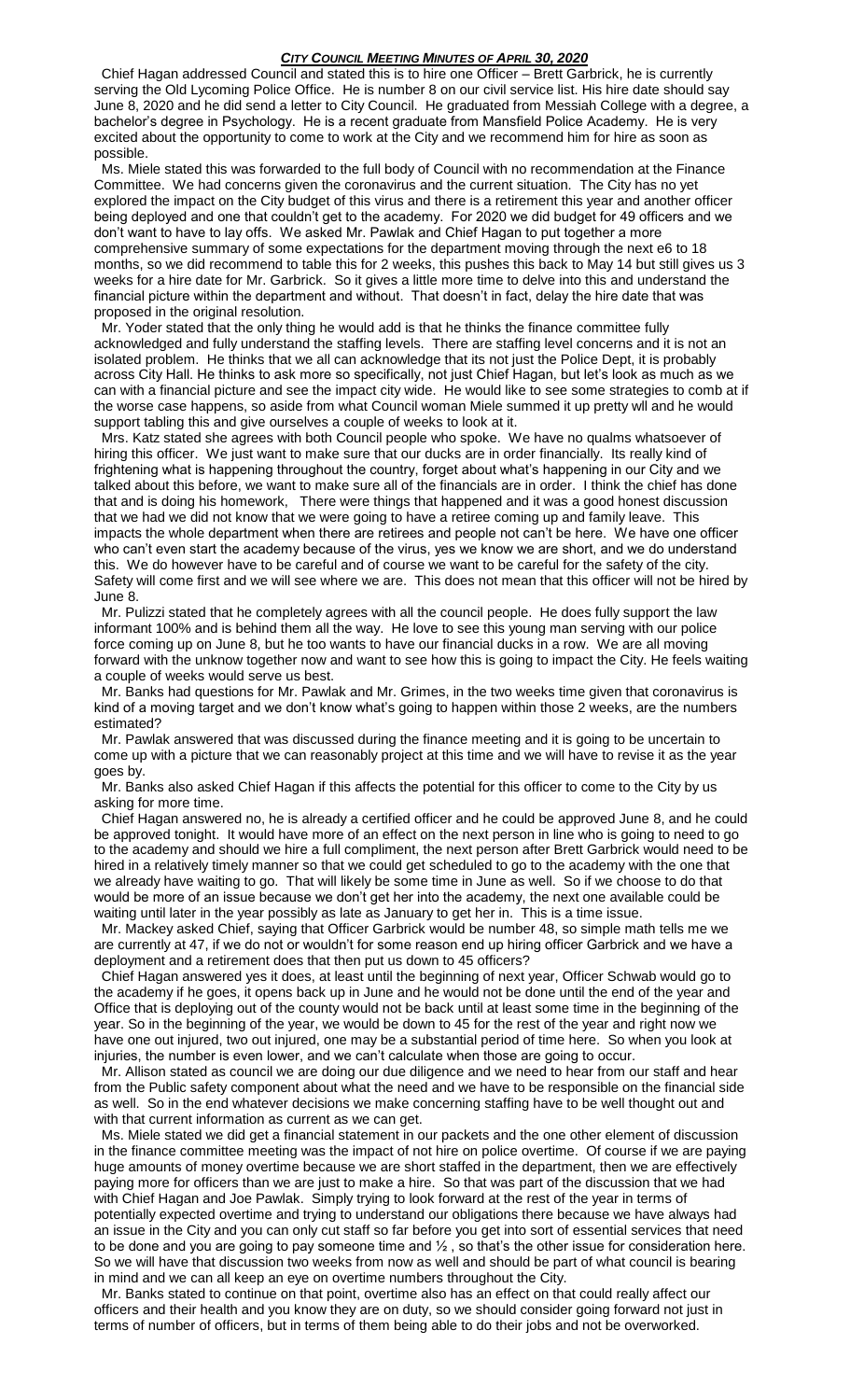#### *CITY COUNCIL MEETING MINUTES OF APRIL 30, 2020*

 Ms. Miele stated in the first quarter our overtime doubled and I think we need to bring that down, if the hires are part of a way to do that, it may be in our financial best interest in the long run, but that's a discussion for another time and she stated she needs a bit more insight into the inner workings before she could make a call.

Mr. Allison stated that everyone had good comments tonight and thanked everyone for their input. **Ms. Miele made a motion to table this resolution. Mr. Yoder seconded it.** Mr. Allison asked for a vote to table this

**The resolution was tabled with six yes roll call votes The vote was 6 to 1. .**

**Mr. Yoder voted yes, Mr. Mackey voted no, Mr. Pulizzi voted yes, Mrs. Katz voted yes, Mr. Banks voted yes, Ms. Miele voted yes and Mr. Allison voted yes.**

**Mr. Allison made an announcement that we have our AD Hoc committee, after consultation with the solicitors and some discussion he made some changes. We are going to add another council person, so there will be 3 on the AD Hoc committee and it will become a full council committee. So tonight he will be adding Mr. Pulizzi on that committee. Ms. Miele is on it as well and Mr. Yoder is the Chair. He also would like to add Mr. Mackey as an alternative council person who can fill in as needed. The meetings will be once a month, the second Tuesday of each month and will start at 4 PM. All of Council will probably be on the meetings and observe as much as possible. On the Administrative side, Mr. Winder will not be on it as stated before, but we will have the Mayor, our solicitor, Jon Sander, Mr. Pawlak, and Mr. Gerardi.** 

He stated everyone will be part of this team in one way or another because of their opinions and knowledge are going to be drawn at different time. So we are looking forward to the first meeting and looking forward to a permanent home for City Government. He stated that they will come back to Council with united recommendations for us to vote on.

 Ms. Miele pointed out that although we have had 3 different studies, they have differed widely in the numbers and we need to look at all cost options. We don't know the cost of staying or the cost to go we need to come back as soon as possible with our recommendation and due our due diligence and it is important to get that settled once and for all.

Accept for Filing:

Public Works Meeting Minutes 02/04/20 Finance Committee Meetings 01/07/20, 01/21/20, & 02/04/20 Public Safety Meeting Minutes 02/04/20

Finance Statement 1<sup>st</sup> quarter 2020

Mr. Allison asked for a motion to accept these for filing.

**Mrs. Katz made the motion and it was seconded by Mr. Yoder.**

**The minutes were accepted for filing with seven yes roll call votes The vote was 7 to 0. All were in favor.**

**Mr. Yoder voted yes, Mr. Mackey voted yes, Mr. Pulizzi voted yes, Mrs. Katz voted yes, Mr. Banks voted yes, Ms. Miele voted yes and Mr. Allison voted yes**

Announcements

 The next regularly scheduled City Council meeting will be held on Thursday May 14, 2020 a 6:30 PM, **TBA**

Upcoming Meetings:

| Monday, May 4     |       | 12:00 PM Planning Commission    |
|-------------------|-------|---------------------------------|
| Friday, May 8     | 11:00 | AM ERC                          |
| Tuesday, May 12   | 11:30 | <b>AM Public Safety Meeting</b> |
|                   |       | 1:00 PM Finance Meeting         |
|                   |       | 2:30 PM Public Works Meeting    |
| Wednesday, May 13 | 3:30  | PM O& E Pension                 |
| Thursday, May 14  |       | 7:30 PM City Council meeting    |
|                   |       |                                 |

*[Meetings Held in Trade & Transit, Unless Otherwise Noted – [scr] = William Sechler Community Room]*

Mr. Allison asked if there were any comments from Council.

Mrs. Katz stated that John Markley of veteran Memorial day was canceled and he wanted everyone to know that the brick are still available for sale and she asked if Chris Cooley could put that on the web site. Mr. Cooley replied that he would. She also talked to Mr. Winder about Grafius Run and keep our fingers crossed that nothing goes over the banks, so far very little debris is coming down and hopefully the rain stops and there are no problems.

 Mr. Pulizzi stated he wanted to actually question where can small business find free programs with offers, businesses that are affected by the pandemic. He stated the Chamber of Commerce, and the United way also offers one. He was hoping we might be able to give peope some more insight and asked Mr. Slaughter if we have where to seek financial help on our website.

 Mayor Slaughter responded that First United Way, you can go to First Community Foundations website, they have information up on their. He was sure about Chamber, and he doesn't know any others. On the City front we are working as well to see where the City is going to be able to assist and we do have some dollars available. We have CDBG and Enterprise funding so we are working out to see exactly where and how the city can assist the business community and community at large. That will obviously be up on our website and we will put out releases for that right now.

Mr. Yoder asked Mayor Slaughter how the Citibot is doing. How is it being used and what kind of statistics?